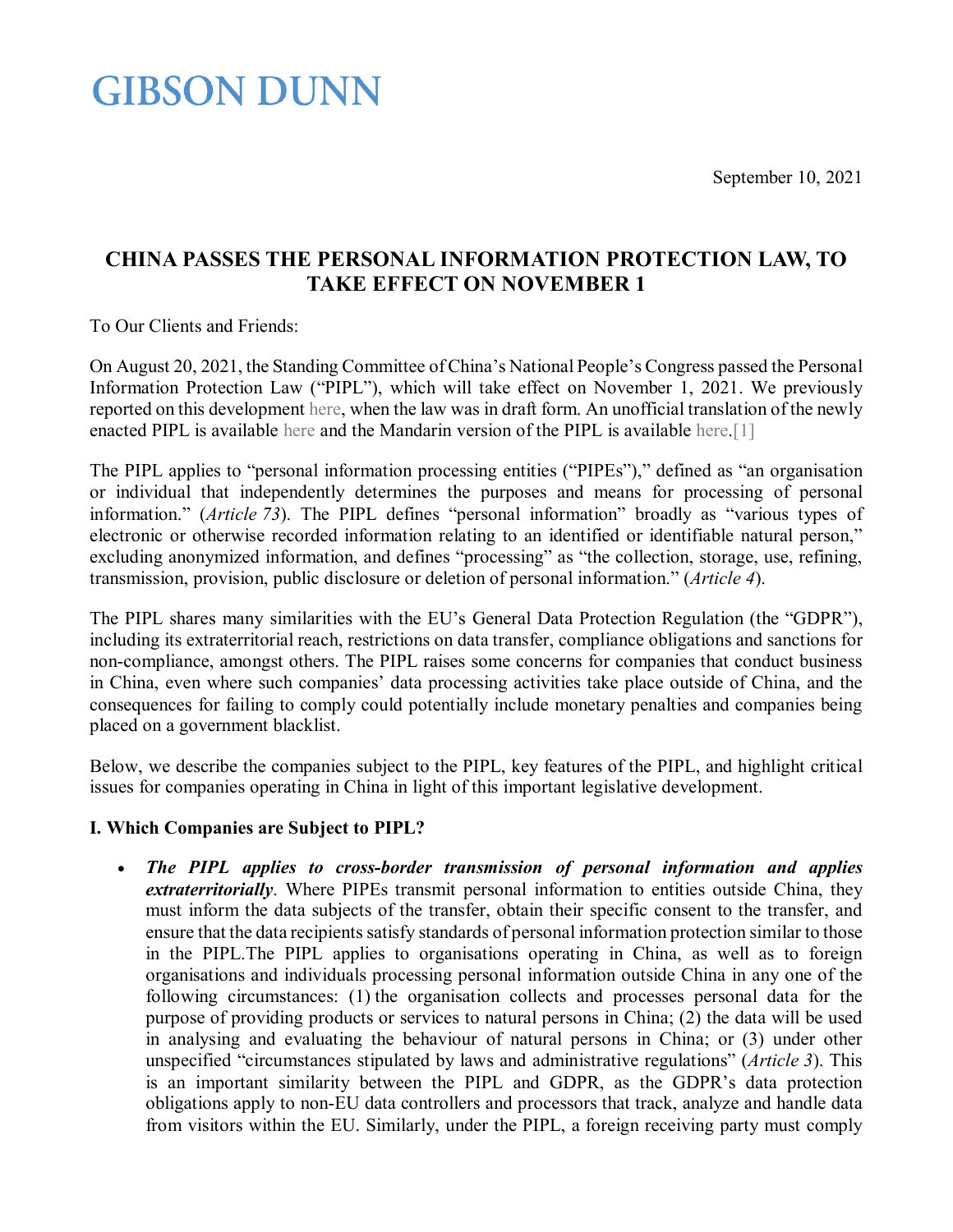with the PIPL's standard of personal information protection if it handles personal information from natural persons located in China.

• *The PIPL gives the Chinese government broad authority in processing personal information*. State organisations may process personal information to fulfil statutory duties, but may not process the data in a way that exceeds the scope necessary to fulfil these statutory duties (*Article 34*). Personal information processed by state organisations must be stored within China (*Article 36*).

### **II. Key Features of PIPL**

- *The PIPL establishes guiding principles on protection of personal information*. According to the PIPL, processing of personal information should have a "clear and reasonable purpose" and should be directly related to that purpose (*Article 6*). The PIPL requires that the collection of personal information be minimized and not excessive (*Article 6*), and requires PIPEs to ensure the security of personal information (*Articles 8-9)*. To that end, the PIPL imposes a number of compliance obligations on PIPEs, including requiring PIPEs to establish policies and procedures on personal information protection, implement technological solutions to ensure data security, and carry out risk assessments prior to engaging in certain processing activities (*Articles 51 – 59*).
- *The PIPL adopts a risk-based approach, imposing heightened compliance obligations in specified high-risk scenarios.* For instance, PIPEs whose processing volume exceeds a yet-tobe-specified threshold must designate a personal information protection officer responsible for supervising the processing of personal data (*Article 52*). PIPEs operating "internet platforms" that have a "very large" number of users must engage an external, independent entity to monitor compliance with personal information protection obligations, and regularly publish "social responsibility reports" on the status of their personal information protection efforts (*Article 58*).The law mandates additional protections for "sensitive personal information," broadly defined as personal information that, once disclosed or used in an illegal manner, could infringe on the personal dignity of natural persons or harm persons or property (*Article 28*). "Sensitive personal information" includes biometrics, religious information, special status, medical information, financial account, location information, and personal information of minors under the age of 14 (*Article 28*). When processing "sensitive personal information," according to the PIPL, PIPEs must only use information necessary to achieve the specified purpose of the collection, adopt strict protective measures, and obtain the data subjects' specific consent (*Article 28-29*).
- *The PIPL creates legal rights for data subjects.* According to the new law, PIPEs may process personal information only after obtaining fully informed consent in a voluntary and explicit statement, although the law does not provide additional details regarding the required format of this consent. The law also sets forth certain situations where obtaining consent is unnecessary, including where necessary to fulfil statutory duties and responsibilities or statutory obligations, or when handling personal information within a reasonable scope to implement news reporting,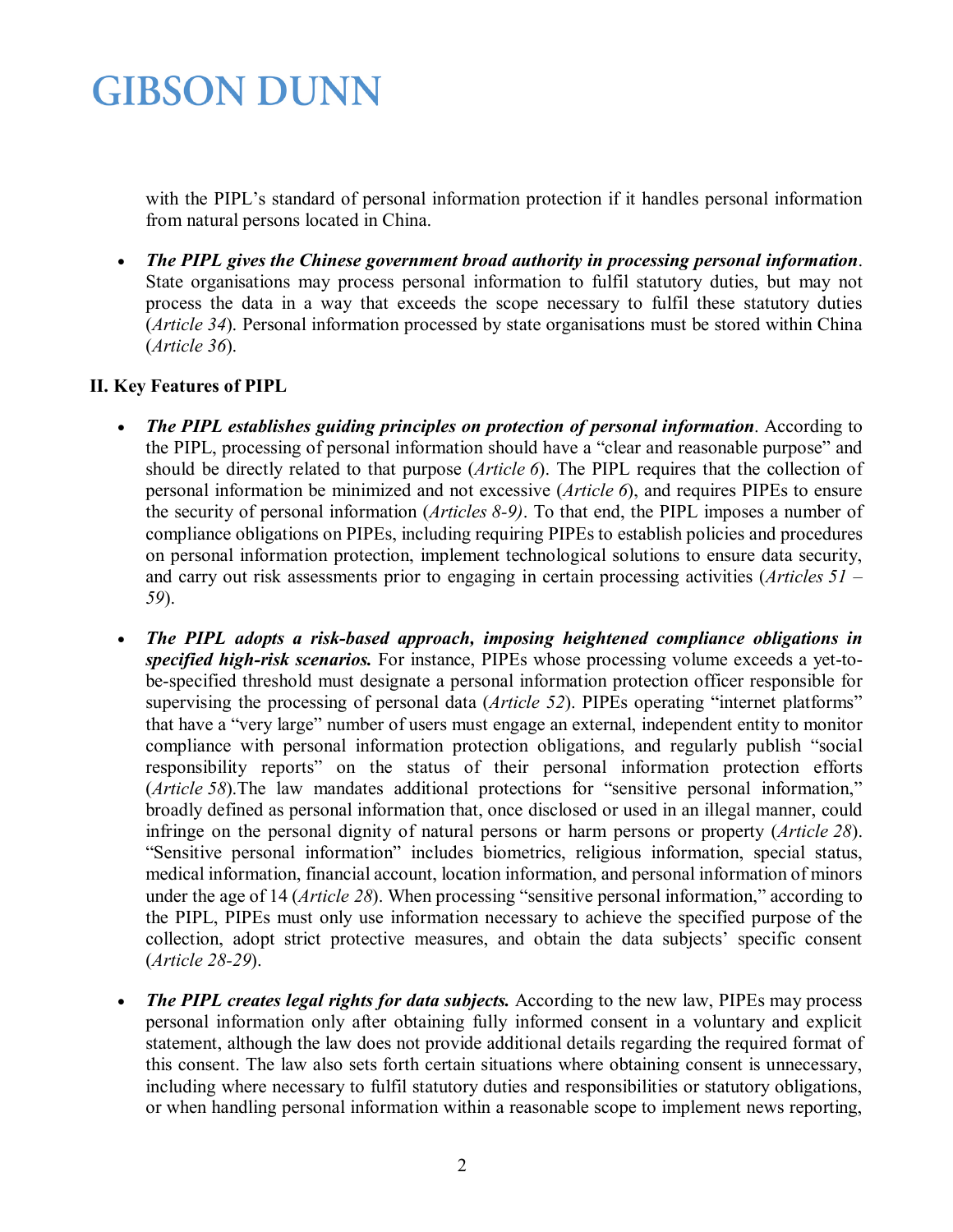public opinion supervision and other such activities for the public interest (*Articles 13-14, 17*). Where consent is required, PIPEs should obtain a new consent where it changes the purpose or method of personal information processing after the initial collection (*Article 14*). The law also requires PIPEs to provide a convenient way for individuals to withdraw their consent (*Article 15*), and mandates that PIPEs keep the personal information only for the shortest period of time necessary to achieve the original purpose of the collection (*Article 19*).If PIPEs use computer algorithms to engage in "automated decision making" based on individuals' data, the PIPEs are required to be transparent and fair in the decision making, and are prohibited from using automated decision making to engaging in "unreasonably discriminatory" pricing practices (*Article 24, 73*). "Automated decision-making" is defined as the activity of using computer programs to automatically analyze or assess personal behaviours, habits, interests, or hobbies, or financial, health, credit, or other status, and make decisions based thereupon (*Article 73(2)*).When individuals' rights are significantly impacted by PIPEs' automated decision making, individuals can demand PIPEs to explain the decision making and decline automated decision making (*Article 24).* 

#### **III. Potential Issues for Companies Operating in China**

The passage of the PIPL and the uncertainty surrounding many aspects of the law creates a number of potential issues and concerns for companies operating in China. These include the following:

- *Foreign organisations may be subject to the PIPL's regulatory requirements*. The PIPL applies to data processing activities, even where those activities take place outside of China, provided they are carried out for the purpose of conducting business in China or evaluating individuals' behavior in the country. The law is currently silent on how close the nexus must be between the data processing and Chinese business activities. The law also mandates that data processing activities taking place outside of China are subject to the PIPL under "other circumstances stipulated by laws and administrative regulations." At present there is no guidance as to what these circumstances will be.Foreign organisations subject to the PIPL will need to comply with requirements including security assessments, assigning local representatives to oversee data processing, and reporting to supervisory agencies in China, though the exact parameters of these requirements remain unclear (*Articles 51–58*).
- *The PIPL creates penalties for organisations that fail to fulfil their obligations to protect personal information* **(***Article 66***)**. These penalties include disgorgement of profits and provisional suspension or termination of electronic applications used by PIPEs to conduct the unlawful collection or processing. Companies and individuals may be subject to a fine of not more than 1 million RMB (approximately \$154,378.20) where they fail to remediate conduct found to be in violation of the PIPL, with responsible individuals subject to fines of 10,000 to 100,000 RMB (approximately \$1,543.81 to \$15,438.05).Companies and responsible individuals face particularly stringent penalties where the violations are "grave," a term left undefined in the statute. In these cases, the PIPL allows for fines of up to 50 million RMB (approximately \$7,719,027.00) or 5% of annual revenue, although the PIPL does not specify which parameter serves as the upper limit for the fines. Authorities may also suspend the offending business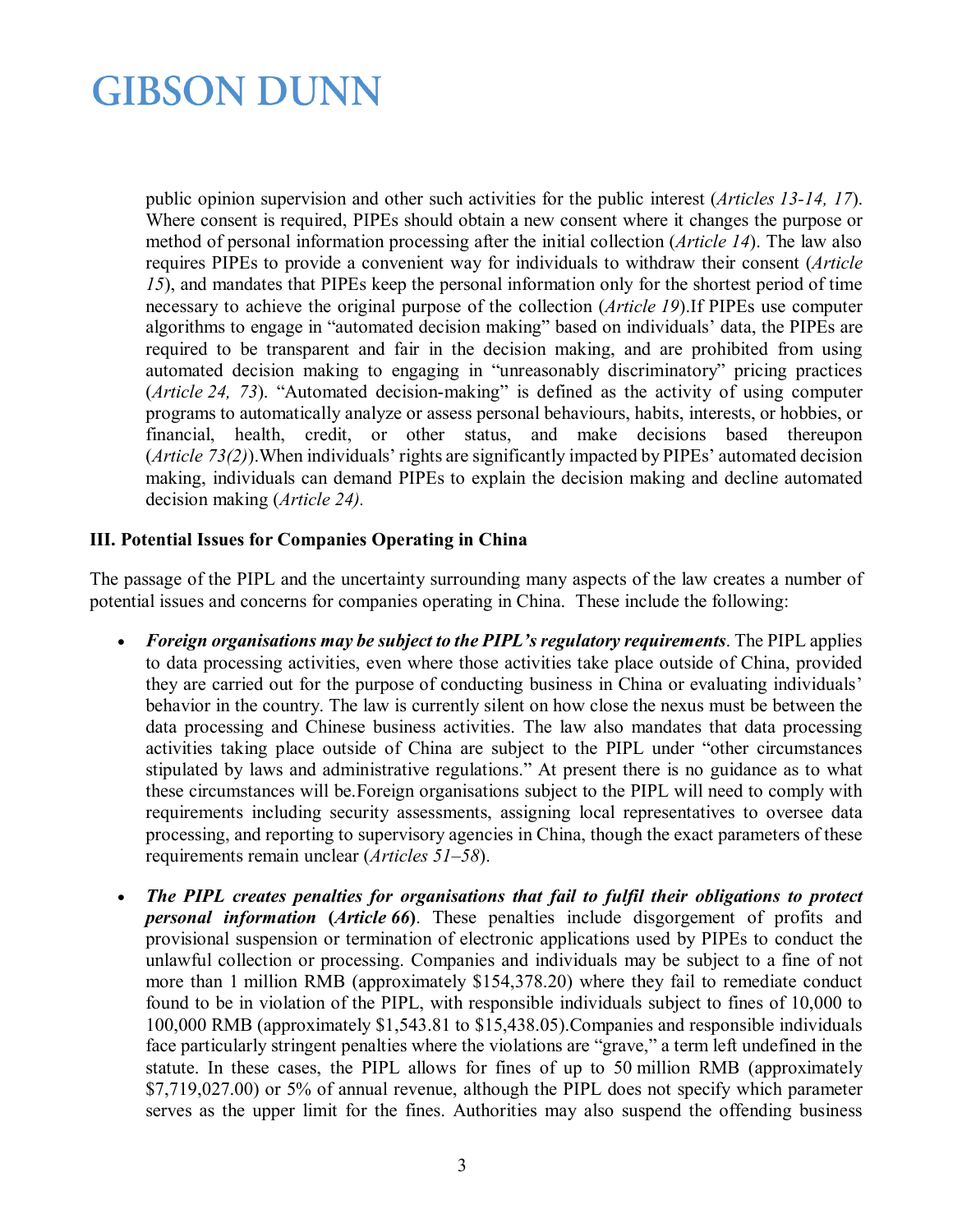activities, stop all business activities entirely, or cancel all administrative or business licenses. Individuals responsible for "grave" violations may be fined between 100,000 and 1 million RMB (approximately \$15,438.29 to \$154,382.93), and may also be prohibited from holding certain job titles, including Director, Supervisor, high-level Manager or Personal Information Protection Officer, for a period of time. In contrast, fines for severe violations of the GDPR can be up to  $E20$  million (approximately \$23,486,300.00) or up to 4% of the undertaking's total global turnover of the preceding fiscal year (whichever is higher).

• *Foreign organisations may also be subject to consequences under the PIPL for violating Chinese citizens' personal information rights or harming China's national security or public interest*. The state cybersecurity and informatization department may place offending organisations on a blacklist, resulting in restrictions on receiving personal information for blacklisted entities (*Article 42*). The PIPL does not provide clarity on what constitutes a violation of Chinese citizens' personal information rights or what qualifies as harming China's national security or public interest.

Companies operating in China should pay particular attention to the cross-border data transfer issues raised by the PIPL:

- *Foreign organisations will need to disclose certain information when transferring personal information outside of China's borders*. Under the PIPL, PIPEs must obtain the data subject's consent prior to transfer, although the required form and method of that consent is not clear (*Article 39*). Entities seeking to transfer data must also provide the data subject with information about the foreign recipient, including its name, contact details, purpose and method of the data processing, the categories of personal information provided and a description of the data subject's rights under the PIPL (*Article 39*).
- *Certain companies may need to undergo a government security assessment prior to crossborder data transfers.* In addition to the consent and disclose requirements under Article 39, "critical information infrastructure operators" and PIPEs processing personal information in quantities exceeding government limits must pass a government security assessment prior to transferring data outside of China (*Article 40*). The term "critical information infrastructure operator" is not further defined within the PIPL, the term is, however, broadly defined within the newly passed Regulations on the Security and Protection of Critical Information Infrastructure (the "Regulations on Critical Information Infrastructure"), which come into effect on September 1, 2021 (the Mandarin version is available [here\)](http://www.gov.cn/zhengce/content/2021-08/17/content_5631671.htm?mc_cid=da5881cf31&mc_eid=a268621911). Under Article 2 of the Regulations on Critical Information Infrastructure, a "critical information infrastructure operator" is a company engaged in important industries or fields, including public communication and information services, energy, transport, water, finance, public services, e-government services, national defense and any other important network facilities or information systems that may seriously harm national security, the national economy and people's livelihoods, or public interest in the event of incapacitation, damage or data leaks.The PIPL also does not specify the data thresholds beyond the quantities provided by the state cybersecurity and information department or the nature of the security assessment, nor does it reference any specific legislation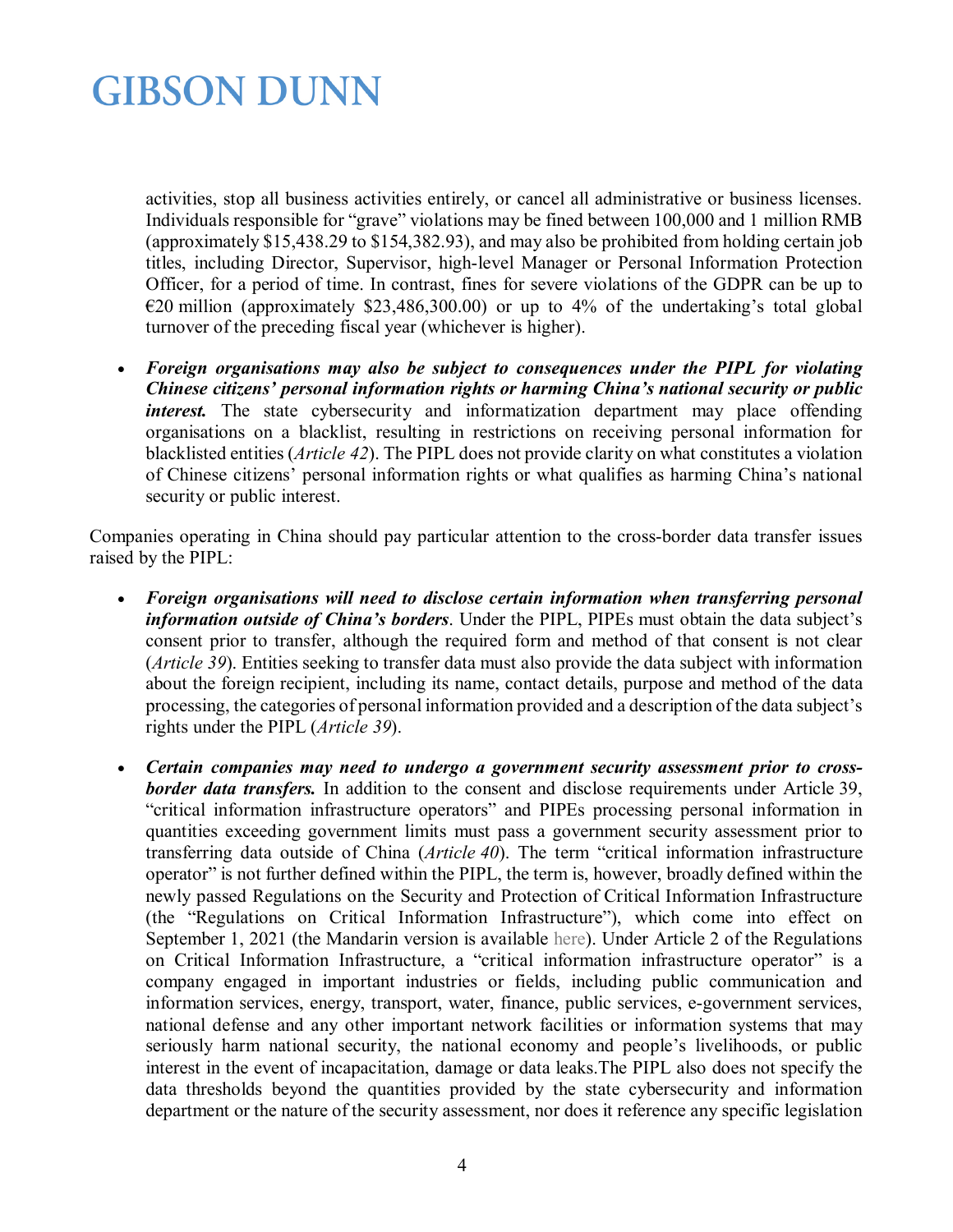issued by the state cybersecurity and informatization department for purposes of determining such data thresholds (*Article 40*).

- *PIPEs outside China that conduct personal data processing activities for the purpose of conducting business in China or evaluating individuals' behaviour in the country must establish an entity or appoint an individual within China to be responsible for personal information issues.* Such foreign organisations must report the name of the relevant entity or the representative's name and contact method to the departments fulfilling personal information protection duties, although the PIPL does not specify or name to which departments foreign organisations must report in such instances (*Article 53*).
- *Companies and individuals may not provide personal information stored within China to foreign judicial or enforcement agencies, without prior approval of the Chinese government.*  [As summarized in our prior client alert,](https://www.gibsondunn.com/china-constricts-sharing-of-in-country-corporate-and-personal-data-through-new-legislation/) the PIPL adds to a growing list of laws that restrict the provision of data to foreign judiciaries and government agencies, which could have a far-reaching impact on cross-border litigation and investigations. Chinese authorities will process requests from foreign judicial or enforcement agencies for personal information stored within China in accordance with applicable international treaties or the principle of equality and reciprocity (*Article 41*). The PIPL does not provide any guidance on how a company should seek approval if it wishes to export personal data in response to a request from a foreign government agency or a foreign court.

### **IV. Next Steps**

<span id="page-4-0"></span>\_\_\_\_\_\_\_\_\_\_\_\_\_\_\_\_\_\_\_\_\_\_\_\_\_\_\_

The passage of the PIPL comes during a time where China has increased its regulatory scrutiny on technology companies and other entities with large troves of sensitive public information, and their data usage. Given the broad scope of the PIPL and its extraterritorial reach, organisations inside and outside of China will need to review their data protection and transfer strategies to ensure they do not run afoul of this network of legislation.

Even for companies that currently have GDPR compliance programs in place, the PIPL introduces new requirements not currently required under the GDPR. Examples of such requirements unique to the PIPL include, amongst others, establishing a legal entity within China and passing a security review prior to exporting personal data that reaches a certain undisclosed threshold. How the government enforces the statute and interprets its provisions remain to be seen, and a PIPL compliance program will likely require a nuanced understanding of Chinese cultural and business practices.

Companies operating in China should pay close attention to regulations, guidance documents and enforcement actions related to the PIPL as the Chinese government continues to bolster its data protection legal infrastructure, and seek guidance from knowledgeable counsel.

 <sup>[1]</sup> Please note that the discussion of Chinese law in this publication is advisory only.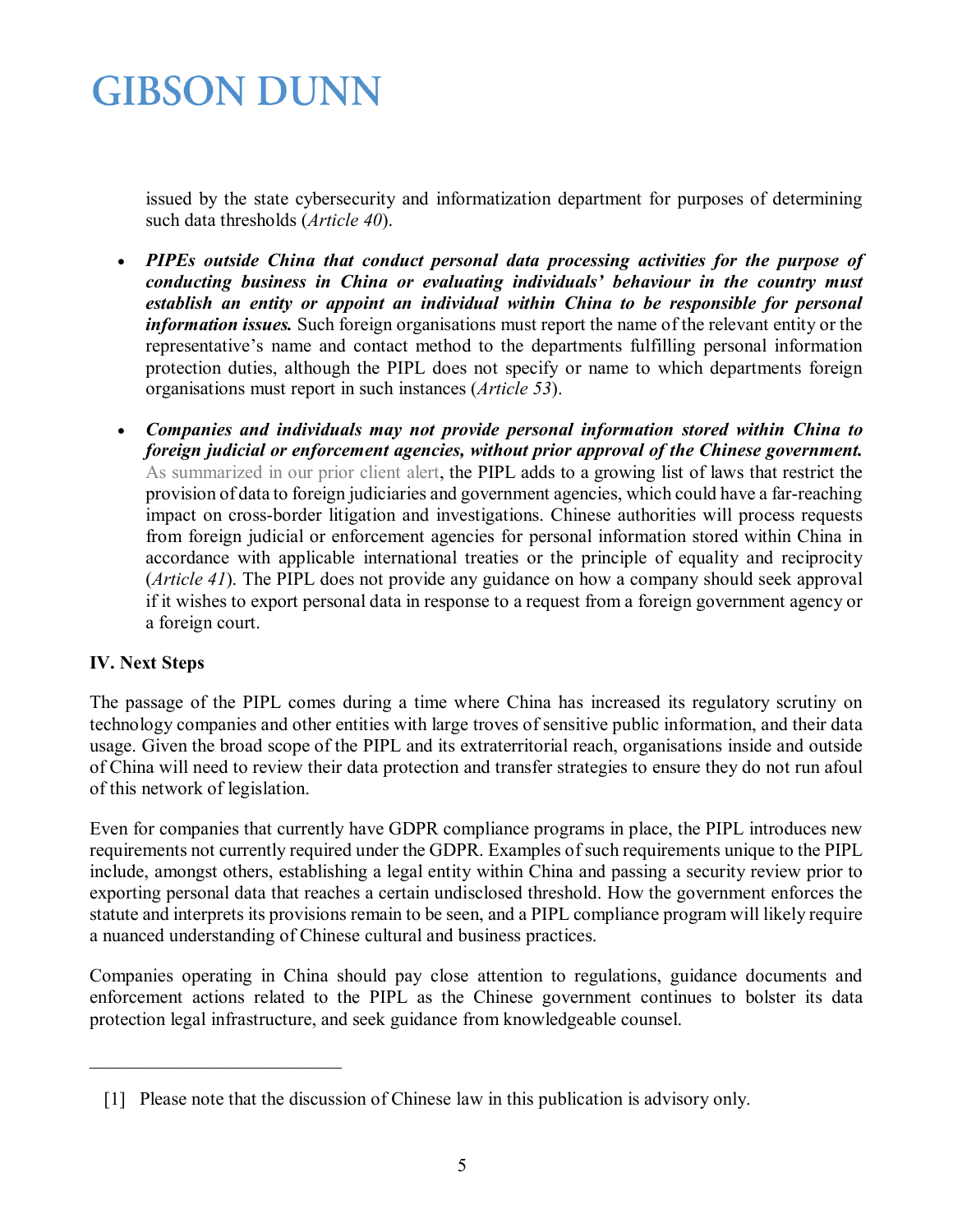#### . . . . .

*This alert was prepared by Connell O'Neill, Kelly Austin, Oliver Welch, Ning Ning, Felicia Chen, and Jocelyn Shih.*

*Gibson Dunn lawyers are available to assist in addressing any questions you may have about these*  developments. Please contact the Gibson Dunn lawyer with whom you usually work in the *firm's [Privacy, Cybersecurity and Data Innovation](https://www.gibsondunn.com/practice/privacy-cybersecurity-and-data-innovation/) [p](https://www.gibsondunn.com/practice/securities-enforcement/)ractice group, or the following authors:*

> *[Kelly Austin](https://www.gibsondunn.com/lawyer/austin-kelly-s/) – Hong Kong (+852 2214 3788, [kaustin@gibsondunn.com\)](mailto:kaustin@gibsondunn.com) [Connell O'Neill](https://www.gibsondunn.com/lawyer/oneill-connell/) – Hong Kong (+852 2214 3812, [coneill@gibsondunn.com\)](mailto:co) [Oliver D. Welch](https://www.gibsondunn.com/lawyer/welch-oliver/) – Hong Kong (+852 2214 3716, [owelch@gibsondunn.com\)](mailto:owelch@gibsondunn.com)*

#### *Privacy, Cybersecurity and Data Innovation Group:*

*Asia*

*[Kelly Austin](https://www.gibsondunn.com/lawyer/austin-kelly-s/) – Hong Kong (+852 2214 3788, [kaustin@gibsondunn.com\)](mailto:kaustin@gibsondunn.com) [Connell O'Neill](https://www.gibsondunn.com/lawyer/oneill-connell/) – Hong Kong (+852 2214 3812, [coneill@gibsondunn.com\)](mailto:co) [Jai S. Pathak](https://www.gibsondunn.com/lawyer/pathak-jai-s/) – Singapore (+65 6507 3683, [jpathak@gibsondunn.com\)](mailto:jpathak@gibsondunn.com)*

#### *Europe*

*[Ahmed Baladi](https://www.gibsondunn.com/lawyer/baladi-ahmed/) – Co-Chair, PCDI Practice, Paris (+33 (0)1 56 43 13 00, [abaladi@gibsondunn.com\)](mailto:abaladi@gibsondunn.com) [James A. Cox](https://www.gibsondunn.com/lawyer/cox-james/) – London (+44 (0) 20 7071 4250, [jacox@gibsondunn.com\)](mailto:jacox@gibsondunn.com) [Patrick Doris](https://www.gibsondunn.com/lawyer/doris-patrick/) – London (+44 (0) 20 7071 4276, [pdoris@gibsondunn.com\)](mailto:pdoris@gibsondunn.com) [Kai Gesing](https://www.gibsondunn.com/lawyer/gesing-kai/) – Munich (+49 89 189 33-180, [kgesing@gibsondunn.com\)](mailto:kgesing@gibsondunn.com) [Bernard Grinspan](https://www.gibsondunn.com/lawyer/grinspan-bernard/) – Paris (+33 (0)1 56 43 13 00, [bgrinspan@gibsondunn.com\)](mailto:bgrinspan@gibsondunn.com) [Penny Madden](https://www.gibsondunn.com/lawyer/madden-penny/) – London (+44 (0) 20 7071 4226, [pmadden@gibsondunn.com\)](mailto:pmadden@gibsondunn.com) [Michael Walther](https://www.gibsondunn.com/lawyer/walther-michael/) – Munich (+49 89 189 33-180, [mwalther@gibsondunn.com\)](mailto:mwalther@gibsondunn.com) [Alejandro Guerrero](https://www.gibsondunn.com/lawyer/guerrero-alejandro/) – Brussels (+32 2 554 7218, [aguerrero@gibsondunn.com\)](mailto:aguerrero@gibsondunn.com) [Vera Lukic](https://www.gibsondunn.com/lawyer/lukic-vera/) – Paris (+33 (0)1 56 43 13 00, [vlukic@gibsondunn.com\)](mailto:vlukic@gibsondunn.com) [Sarah Wazen](https://www.gibsondunn.com/lawyer/wazen-sarah/) – London (+44 (0) 20 7071 4203, [swazen@gibsondunn.com\)](mailto:swazen@gibsondunn.com)*

#### *United States*

*[Alexander H. Southwell](https://www.gibsondunn.com/lawyer/southwell-alexander-h/) – Co-Chair, PCDI Practice, New York (+1 212-351- 3981, [asouthwell@gibsondunn.com\)](mailto:asouthwell@gibsondunn.com) [S. Ashlie Beringer](https://www.gibsondunn.com/lawyer/beringer-s-ashlie/) – Co-Chair, PCDI Practice, Palo Alto (+1 650-849- 5327, [aberinger@gibsondunn.com\)](mailto:aberinger@gibsondunn.com) [Debra Wong Yang](https://www.gibsondunn.com/lawyer/yang-debra-wong/) – Los Angeles (+1 213-229-7472, [dwongyang@gibsondunn.com\)](mailto:dwongyang@gibsondunn.com)*

*[Matthew Benjamin](https://www.gibsondunn.com/lawyer/benjamin-matthew/) – New York (+1 212-351-4079, [mbenjamin@gibsondunn.com\)](mailto:mbenjamin@gibsondunn.com) [Ryan T. Bergsieker](https://www.gibsondunn.com/lawyer/bergsieker-ryan-t/) – Denver (+1 303-298-5774, [rbergsieker@gibsondunn.com\)](mailto:rbergsieker@gibsondunn.com) [David P. Burns](https://www.gibsondunn.com/lawyer/burns-david-p/) – Washington, D.C. (+1 202-887-3786, [dburns@gibsondunn.com\)](mailto:dburns@gibsondunn.com) [Nicola T. Hanna](https://www.gibsondunn.com/lawyer/hanna-nicola-t/) – Los Angeles (+1 213-229-7269, [nhanna@gibsondunn.com\)](mailto:nhanna@gibsondunn.com)*

*[Howard S. Hogan](https://www.gibsondunn.com/lawyer/hogan-howard-s/) – Washington, D.C. (+1 202-887-3640, [hhogan@gibsondunn.com\)](mailto:hhogan@gibsondunn.com) [Robert K. Hur](https://www.gibsondunn.com/lawyer/hur-robert-k/) – Washington, D.C. (+1 202-887-3674, [rhur@gibsondunn.com\)](mailto:rhur@gibsondunn.com) [Joshua A. Jessen](https://www.gibsondunn.com/lawyer/jessen-joshua-a/) – Orange County/Palo Alto (+1 949-451-4114/+1 650-849-*